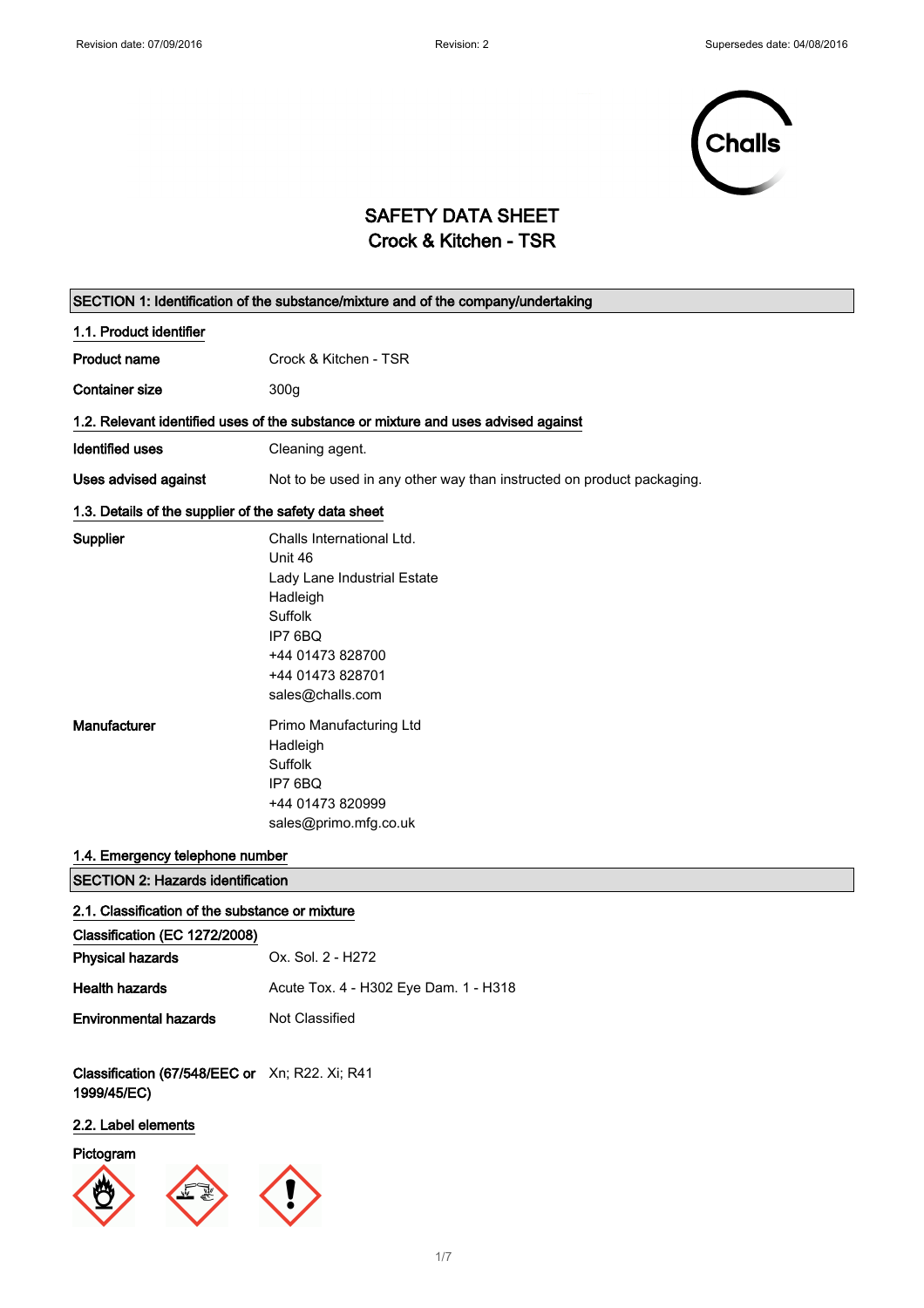| Signal word                                              | Danger                                                                                                                                                                                                                                                                                                                                                                                                                                                                                                                                                                                                                                                                                                                                                                                                                                                  |
|----------------------------------------------------------|---------------------------------------------------------------------------------------------------------------------------------------------------------------------------------------------------------------------------------------------------------------------------------------------------------------------------------------------------------------------------------------------------------------------------------------------------------------------------------------------------------------------------------------------------------------------------------------------------------------------------------------------------------------------------------------------------------------------------------------------------------------------------------------------------------------------------------------------------------|
| <b>Hazard statements</b>                                 | H272 May intensify fire; oxidiser.<br>H302 Harmful if swallowed.<br>H318 Causes serious eye damage.                                                                                                                                                                                                                                                                                                                                                                                                                                                                                                                                                                                                                                                                                                                                                     |
| <b>Precautionary statements</b>                          | P210 Keep away from heat, hot surfaces, sparks, open flames and other ignition sources. No<br>smoking.<br>P220 Keep away from combustible materials.<br>P264 Wash contaminated skin thoroughly after handling.<br>P270 Do not eat, drink or smoke when using this product.<br>P280 Wear protective gloves/ protective clothing/ eye protection/ face protection.<br>P301+P312 IF SWALLOWED: Call a POISON CENTRE/doctor if you feel unwell.<br>P305+P351+P338 IF IN EYES: Rinse cautiously with water for several minutes. Remove<br>contact lenses, if present and easy to do. Continue rinsing.<br>P310 Immediately call a POISON CENTER/ doctor.<br>P330 Rinse mouth.<br>P370+P378 In case of fire: Use foam, carbon dioxide, dry powder or water fog to extinguish.<br>P501 Dispose of contents/ container in accordance with national regulations. |
| Contains                                                 | Sodium Percarbonate                                                                                                                                                                                                                                                                                                                                                                                                                                                                                                                                                                                                                                                                                                                                                                                                                                     |
| <b>Detergent labelling</b><br>2.3. Other hazards         | $\geq$ 30% oxygen-based bleaching agents, < 5% anionic surfactants                                                                                                                                                                                                                                                                                                                                                                                                                                                                                                                                                                                                                                                                                                                                                                                      |
| <b>SECTION 3: Composition/information on ingredients</b> |                                                                                                                                                                                                                                                                                                                                                                                                                                                                                                                                                                                                                                                                                                                                                                                                                                                         |
| 3.2. Mixtures                                            |                                                                                                                                                                                                                                                                                                                                                                                                                                                                                                                                                                                                                                                                                                                                                                                                                                                         |
| Sodium Percarbonate                                      | 60-100%                                                                                                                                                                                                                                                                                                                                                                                                                                                                                                                                                                                                                                                                                                                                                                                                                                                 |
| CAS number: 15630-89-4                                   | EC number: 239-707-6                                                                                                                                                                                                                                                                                                                                                                                                                                                                                                                                                                                                                                                                                                                                                                                                                                    |

| Classification      |  |  |
|---------------------|--|--|
| Ox. Sol. 3 - H272   |  |  |
| Acute Tox, 4 - H302 |  |  |
| Eye Dam. 1 - H318   |  |  |

The Full Text for all R-Phrases and Hazard Statements are Displayed in Section 16.

### SECTION 4: First aid measures

### 4.1. Description of first aid measures

| Inhalation          | Move affected person to fresh air and keep warm and at rest in a position comfortable for<br>breathing. When breathing is difficult, properly trained personnel may assist affected person<br>by administering oxygen. Get medical attention.        |
|---------------------|------------------------------------------------------------------------------------------------------------------------------------------------------------------------------------------------------------------------------------------------------|
| Ingestion           | Remove person to fresh air and keep comfortable for breathing. Rinse mouth thoroughly with<br>water. Do not induce vomiting. Never give anything by mouth to an unconscious person. Get<br>medical attention immediately.                            |
| <b>Skin contact</b> | Remove affected person from source of contamination. Take off immediately all contaminated<br>clothing and wash it before reuse. Wash skin thoroughly with soap and water. Get medical<br>attention if symptoms are severe or persist after washing. |
| Eye contact         | Remove affected person from source of contamination. Rinse immediately with plenty of<br>water. Remove any contact lenses and open eyelids wide apart. Continue to rinse for at least<br>15 minutes and get medical attention.                       |

### 4.2. Most important symptoms and effects, both acute and delayed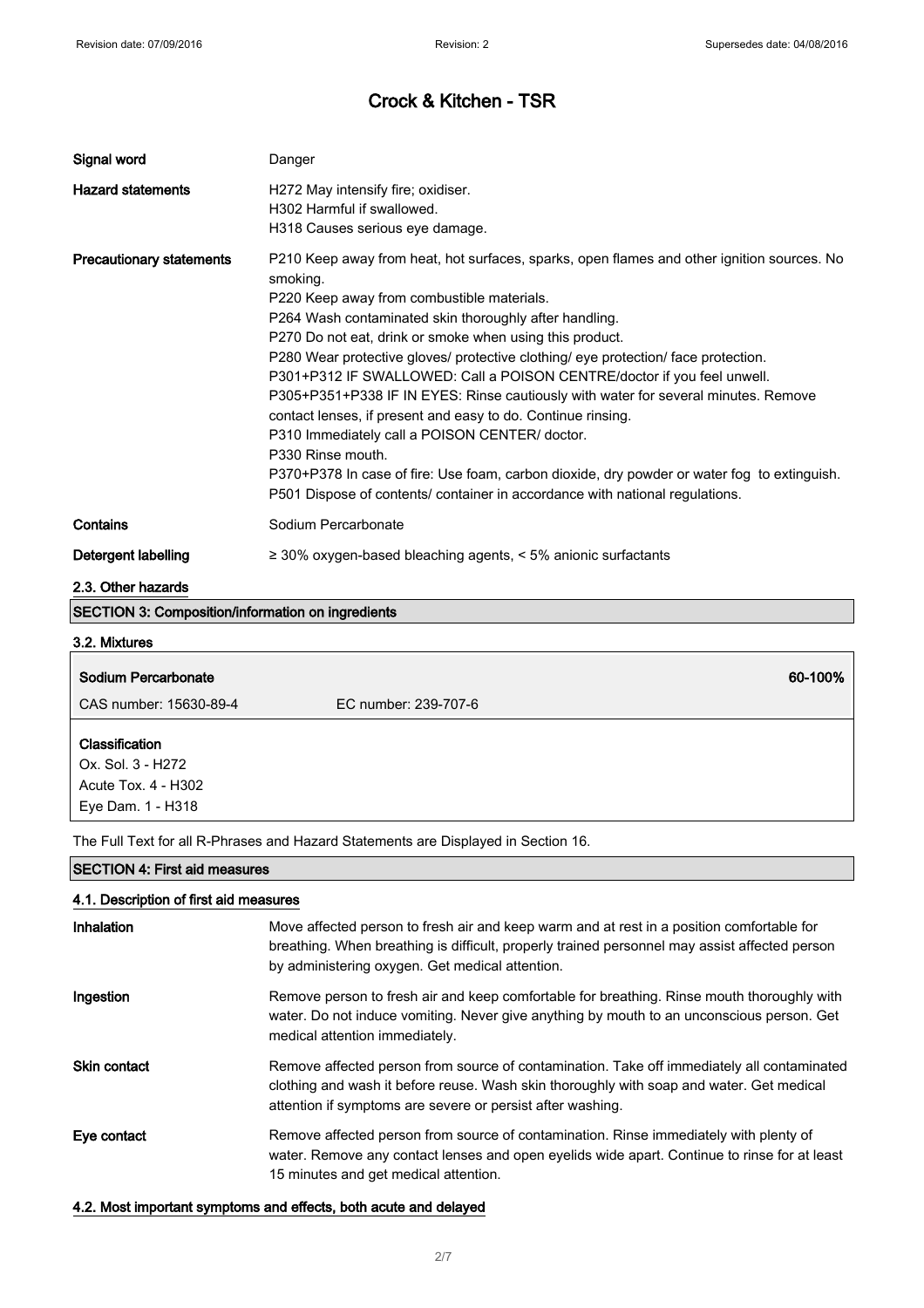### 4.3. Indication of any immediate medical attention and special treatment needed

| <b>Specific treatments</b>                                 | Treat symptomatically.                                                                                                                                                                                                                                     |  |  |
|------------------------------------------------------------|------------------------------------------------------------------------------------------------------------------------------------------------------------------------------------------------------------------------------------------------------------|--|--|
| <b>SECTION 5: Firefighting measures</b>                    |                                                                                                                                                                                                                                                            |  |  |
| 5.1. Extinguishing media                                   |                                                                                                                                                                                                                                                            |  |  |
| Suitable extinguishing media                               | Use fire-extinguishing media suitable for the surrounding fire.                                                                                                                                                                                            |  |  |
| 5.2. Special hazards arising from the substance or mixture |                                                                                                                                                                                                                                                            |  |  |
| Specific hazards                                           | May intensify fire; oxidiser.                                                                                                                                                                                                                              |  |  |
| 5.3. Advice for firefighters                               |                                                                                                                                                                                                                                                            |  |  |
| Special protective equipment<br>for firefighters           | Wear positive-pressure self-contained breathing apparatus (SCBA) and appropriate protective<br>clothing.                                                                                                                                                   |  |  |
| <b>SECTION 6: Accidental release measures</b>              |                                                                                                                                                                                                                                                            |  |  |
|                                                            | 6.1. Personal precautions, protective equipment and emergency procedures                                                                                                                                                                                   |  |  |
| <b>Personal precautions</b>                                | Wear suitable protective equipment, including gloves, goggles/face shield, respirator, boots,<br>clothing or apron, as appropriate.                                                                                                                        |  |  |
| 6.2. Environmental precautions                             |                                                                                                                                                                                                                                                            |  |  |
| <b>Environmental precautions</b>                           | Spillages or uncontrolled discharges into watercourses must be reported immediately to the<br>Environmental Agency or other appropriate regulatory body.                                                                                                   |  |  |
| 6.3. Methods and material for containment and cleaning up  |                                                                                                                                                                                                                                                            |  |  |
| Methods for cleaning up                                    | Collect and place in suitable waste disposal containers and seal securely. Flush contaminated<br>area with plenty of water. The requirements of the local water authority must be complied with<br>if contaminated water is flushed directly to the sewer. |  |  |
| 6.4. Reference to other sections                           |                                                                                                                                                                                                                                                            |  |  |
| Reference to other sections                                | For personal protection, see Section 8. See Section 11 for additional information on health<br>hazards. For waste disposal, see Section 13.                                                                                                                |  |  |
| <b>SECTION 7: Handling and storage</b>                     |                                                                                                                                                                                                                                                            |  |  |
| 7.1. Precautions for safe handling                         |                                                                                                                                                                                                                                                            |  |  |
| <b>Usage precautions</b>                                   | Read label before use. Use only in well-ventilated areas. Wear protective clothing, gloves, eye<br>and face protection.                                                                                                                                    |  |  |
|                                                            | 7.2. Conditions for safe storage, including any incompatibilities                                                                                                                                                                                          |  |  |
| <b>Storage precautions</b>                                 | Store in tightly-closed, original container in a dry, cool and well-ventilated place.                                                                                                                                                                      |  |  |
| 7.3. Specific end use(s)                                   |                                                                                                                                                                                                                                                            |  |  |
| Specific end use(s)                                        | The identified uses for this product are detailed in Section 1.2.                                                                                                                                                                                          |  |  |
| <b>SECTION 8: Exposure Controls/personal protection</b>    |                                                                                                                                                                                                                                                            |  |  |
| 8.1. Control parameters                                    |                                                                                                                                                                                                                                                            |  |  |
| 8.2. Exposure controls                                     |                                                                                                                                                                                                                                                            |  |  |
| Protective equipment                                       |                                                                                                                                                                                                                                                            |  |  |
|                                                            |                                                                                                                                                                                                                                                            |  |  |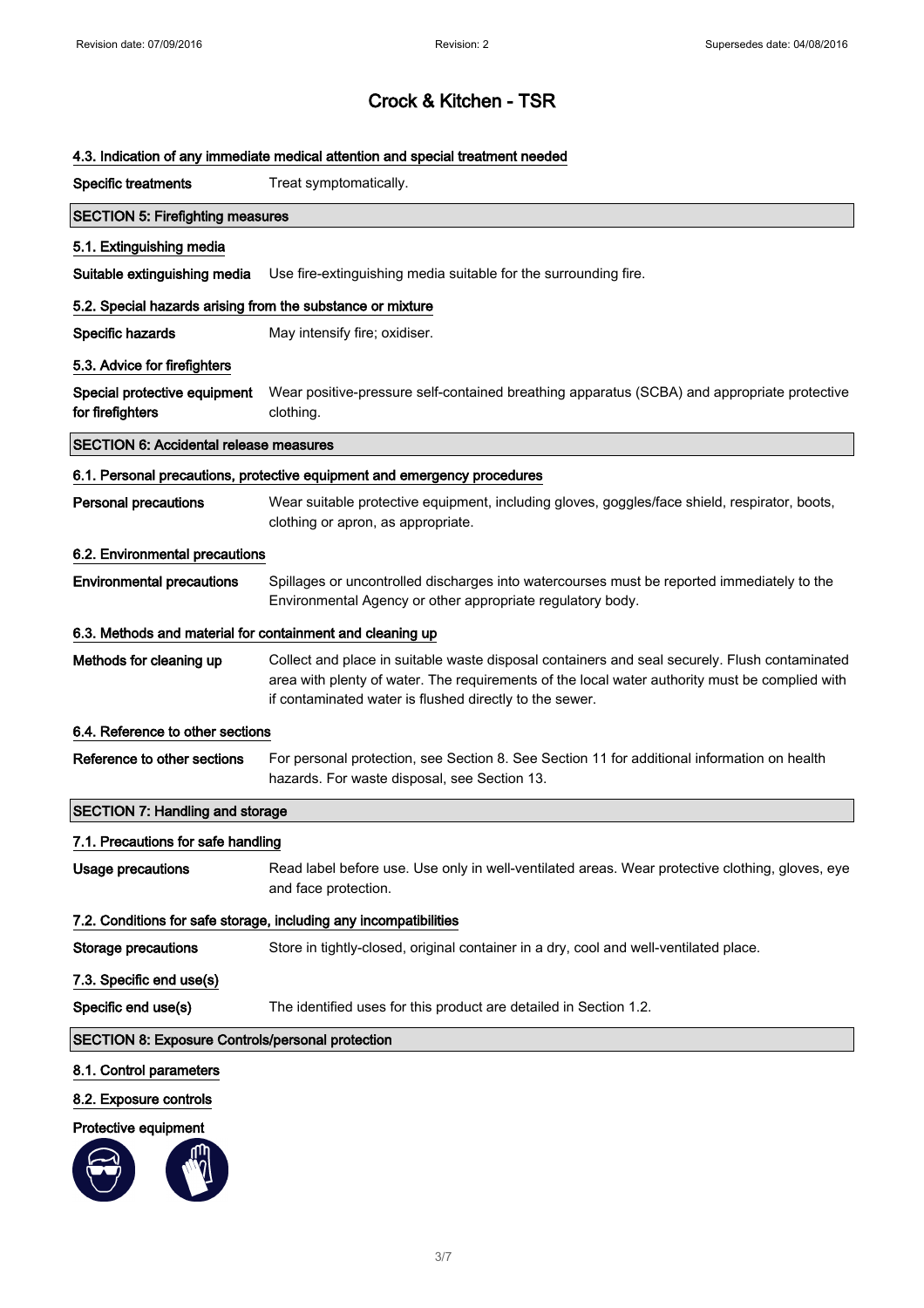| Appropriate engineering<br>controls       | Provide adequate general and local exhaust ventilation.                                                                                                                 |
|-------------------------------------------|-------------------------------------------------------------------------------------------------------------------------------------------------------------------------|
| Eye/face protection                       | Wear eye protection.                                                                                                                                                    |
| Hand protection                           | Wear protective gloves.                                                                                                                                                 |
| Other skin and body<br>protection         | Wear appropriate clothing to prevent any possibility of skin contact.                                                                                                   |
| Hygiene measures                          | Wash at the end of each work shift and before eating, smoking and using the toilet. Wash<br>promptly if skin becomes contaminated. Wash skin thoroughly after handling. |
| Respiratory protection                    | If ventilation is inadequate, suitable respiratory protection must be worn.                                                                                             |
| <b>Environmental exposure</b><br>controls | Provide eyewash station.                                                                                                                                                |

### SECTION 9: Physical and Chemical Properties

### 9.1. Information on basic physical and chemical properties

| Appearance                                   | Granules.                                                                                |
|----------------------------------------------|------------------------------------------------------------------------------------------|
| Colour                                       | White/off-white.                                                                         |
| Odour                                        | No characteristic odour.                                                                 |
| рH                                           | pH (diluted solution): 10.5-11.5 @ 10%                                                   |
| <b>Bulk density</b>                          | $0.9 - 1.2$ kg/m <sup>3</sup>                                                            |
| Solubility(ies)                              | Soluble in water.                                                                        |
| <b>Oxidising properties</b>                  | Oxidiser                                                                                 |
| 9.2. Other information                       |                                                                                          |
| Other information                            | None.                                                                                    |
| <b>SECTION 10: Stability and reactivity</b>  |                                                                                          |
| 10.1. Reactivity                             |                                                                                          |
| Reactivity                                   | Reacts with: Acids.                                                                      |
| 10.2. Chemical stability                     |                                                                                          |
| <b>Stability</b>                             | Stable at normal ambient temperatures and when used as recommended.                      |
| 10.3. Possibility of hazardous reactions     |                                                                                          |
| Possibility of hazardous<br>reactions        | The following materials may react with the product: Acids.                               |
| 10.4. Conditions to avoid                    |                                                                                          |
| <b>Conditions to avoid</b>                   | Avoid heat. May intensify fire; oxidiser.                                                |
| 10.5. Incompatible materials                 |                                                                                          |
| Materials to avoid                           | Acids.                                                                                   |
| 10.6. Hazardous decomposition products       |                                                                                          |
| Hazardous decomposition<br>products          | Heating may generate the following products: Carbon monoxide (CO). Carbon dioxide (CO2). |
| <b>SECTION 11: Toxicological information</b> |                                                                                          |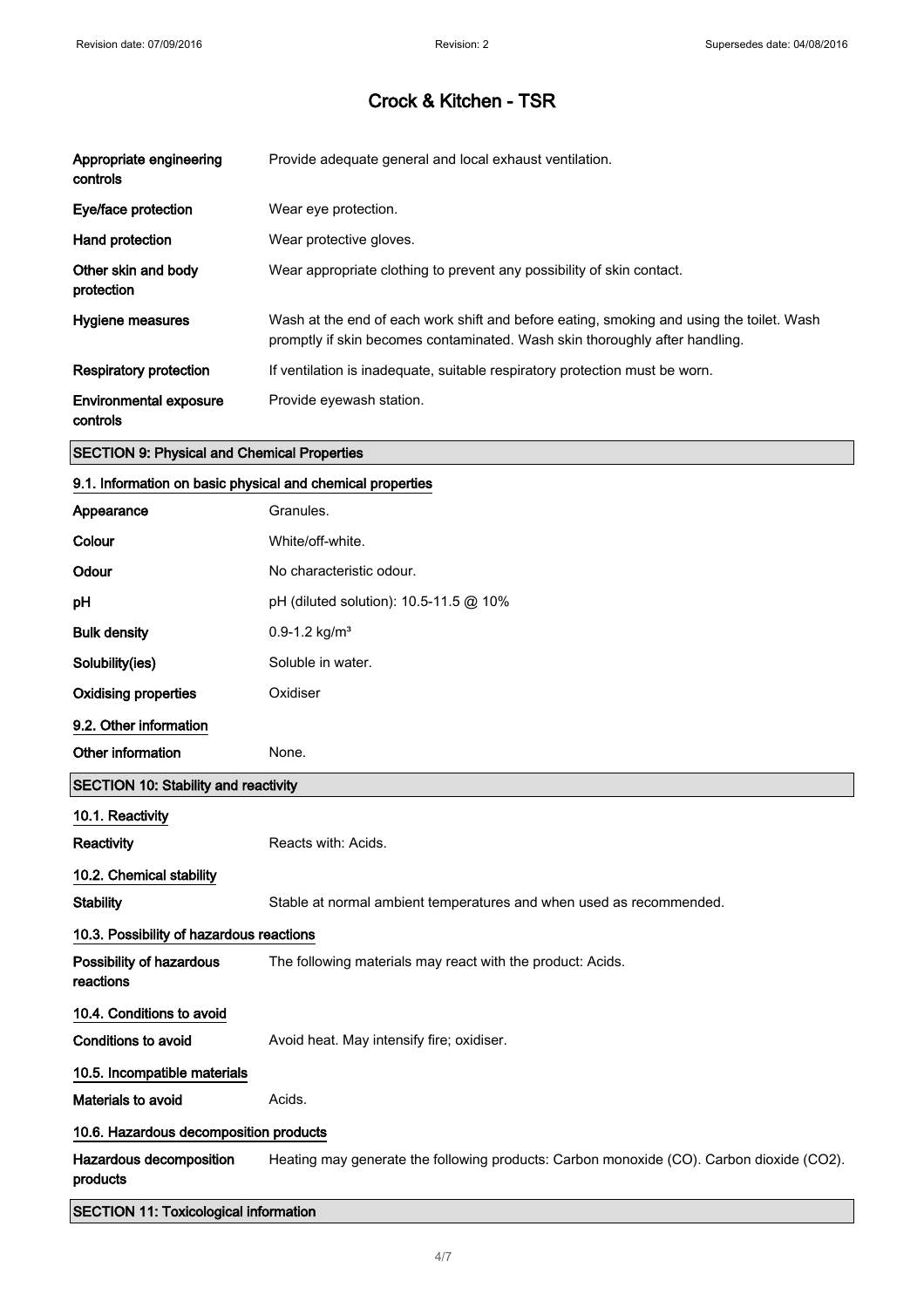| 11.1. Information on toxicological effects |                                                                                                                                                                                                                               |  |  |
|--------------------------------------------|-------------------------------------------------------------------------------------------------------------------------------------------------------------------------------------------------------------------------------|--|--|
| Acute toxicity - oral                      |                                                                                                                                                                                                                               |  |  |
| ATE oral (mg/kg)                           | 505.05                                                                                                                                                                                                                        |  |  |
|                                            |                                                                                                                                                                                                                               |  |  |
| Inhalation                                 | Harmful by inhalation. May cause respiratory system irritation.                                                                                                                                                               |  |  |
| Ingestion                                  | Harmful if swallowed.                                                                                                                                                                                                         |  |  |
| <b>Skin contact</b>                        | Prolonged or repeated exposure may cause severe irritation.                                                                                                                                                                   |  |  |
| Eye contact                                | Causes serious eye damage.                                                                                                                                                                                                    |  |  |
| <b>SECTION 12: Ecological Information</b>  |                                                                                                                                                                                                                               |  |  |
| <b>Ecotoxicity</b>                         | No negative effects on the aquatic environment are known.                                                                                                                                                                     |  |  |
| 12.1. Toxicity                             |                                                                                                                                                                                                                               |  |  |
| <b>Toxicity</b>                            | The product components are not classified as environmentally hazardous. However, large or<br>frequent spills may have hazardous effects on the environment.                                                                   |  |  |
| 12.2. Persistence and degradability        |                                                                                                                                                                                                                               |  |  |
| Biodegradation                             | Expected to be readily biodegradable.                                                                                                                                                                                         |  |  |
| 12.3. Bioaccumulative potential            |                                                                                                                                                                                                                               |  |  |
| <b>Bioaccumulative potential</b>           | The product does not contain any substances expected to be bioaccumulating.                                                                                                                                                   |  |  |
| 12.4. Mobility in soil                     |                                                                                                                                                                                                                               |  |  |
| <b>Mobility</b>                            | The product is soluble in water.                                                                                                                                                                                              |  |  |
| 12.5. Results of PBT and vPvB assessment   |                                                                                                                                                                                                                               |  |  |
| Results of PBT and vPvB<br>assessment      | This product does not contain any substances classified as PBT or vPvB.                                                                                                                                                       |  |  |
| 12.6. Other adverse effects                |                                                                                                                                                                                                                               |  |  |
| Other adverse effects                      | None known.                                                                                                                                                                                                                   |  |  |
| <b>SECTION 13: Disposal considerations</b> |                                                                                                                                                                                                                               |  |  |
| 13.1. Waste treatment methods              |                                                                                                                                                                                                                               |  |  |
| <b>General information</b>                 | Care should be taken when handling emptied containers that have not been thoroughly<br>cleaned or rinsed out.                                                                                                                 |  |  |
| <b>Disposal methods</b>                    | Disposal of this product, process solutions, residues and by-products should at all times<br>comply with the requirements of environmental protection and waste disposal legislation and<br>any local authority requirements. |  |  |
| <b>SECTION 14: Transport information</b>   |                                                                                                                                                                                                                               |  |  |
| 14.1. UN number                            |                                                                                                                                                                                                                               |  |  |
| UN No. (ADR/RID)                           | 1479                                                                                                                                                                                                                          |  |  |
| UN No. (IMDG)                              | 1479                                                                                                                                                                                                                          |  |  |
| UN No. (ICAO)                              | 1479                                                                                                                                                                                                                          |  |  |
| UN No. (ADN)                               | 1479                                                                                                                                                                                                                          |  |  |
| 14.2. UN proper shipping name              |                                                                                                                                                                                                                               |  |  |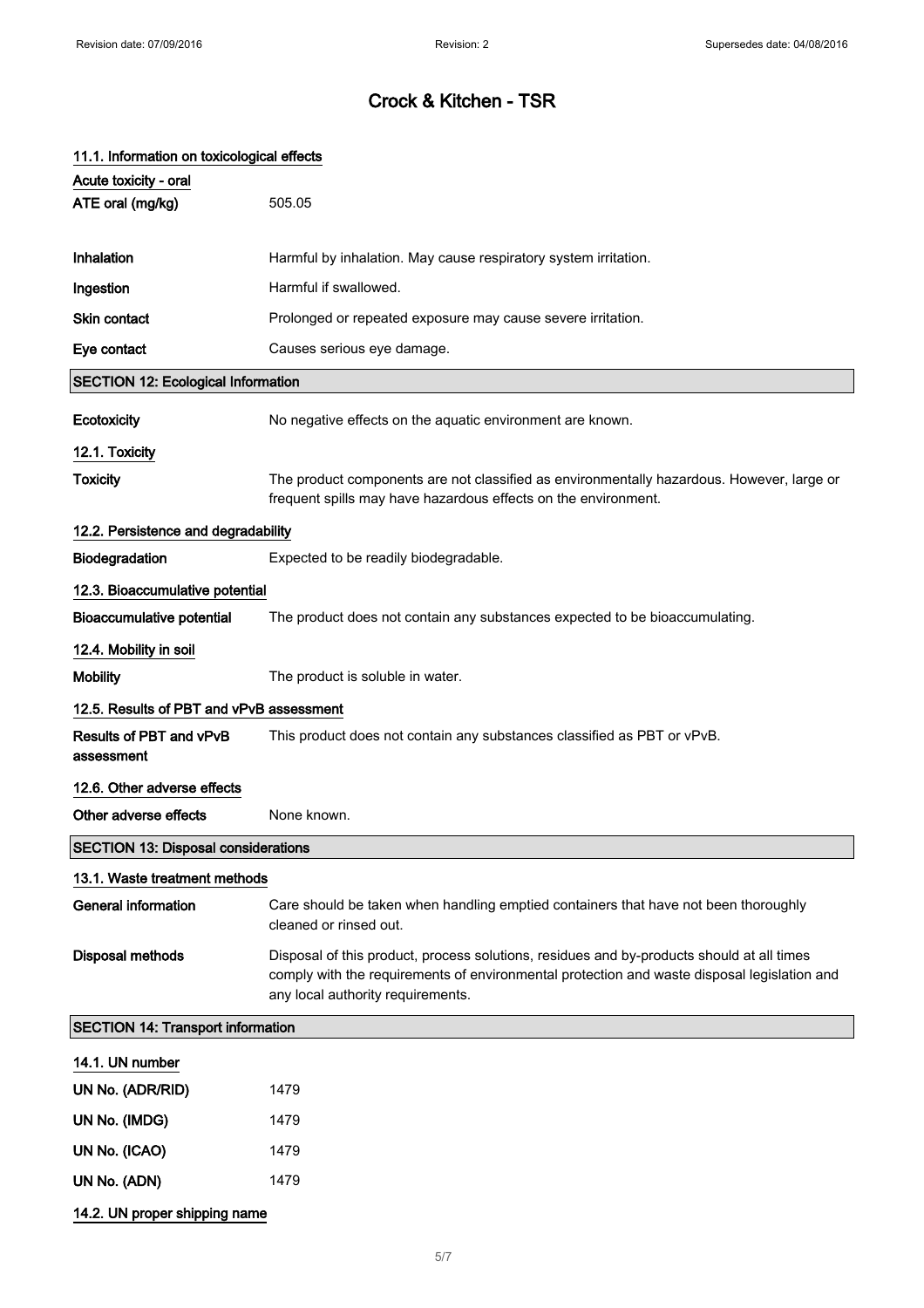| Proper shipping name<br>(ADR/RID) | OXIDIZING SOLID, N.O.S. (CONTAINS Sodium Percarbonate)                                    |  |
|-----------------------------------|-------------------------------------------------------------------------------------------|--|
|                                   | Proper shipping name (IMDG) OXIDIZING SOLID, N.O.S. (CONTAINS Sodium Percarbonate)        |  |
|                                   | <b>Proper shipping name (ICAO)</b> OXIDIZING SOLID, N.O.S. (CONTAINS Sodium Percarbonate) |  |
| Proper shipping name (ADN)        | OXIDIZING SOLID, N.O.S. (CONTAINS Sodium Percarbonate)                                    |  |
| 14.3. Transport hazard class(es)  |                                                                                           |  |

# ADR/RID class 5.1 ADR/RID classification code O2 ADR/RID label 5.1 IMDG class 5.1 ICAO class/division 5.1

| ADN class | 5.1 |
|-----------|-----|
|           |     |

### Transport labels



### 14.4. Packing group

| <b>ADR/RID packing group</b> | Ш |
|------------------------------|---|
| <b>IMDG packing group</b>    | Ш |
| ADN packing group            | Ш |
| ICAO packing group           | Ш |

### 14.5. Environmental hazards

Environmentally hazardous substance/marine pollutant No.

#### 14.6. Special precautions for user

| EmS                                              | $F-A. S-Q$ |
|--------------------------------------------------|------------|
| ADR transport category                           | 2          |
| <b>Emergency Action Code</b>                     | 1Y         |
| <b>Hazard Identification Number</b><br>(ADR/RID) | 50         |
| <b>Tunnel restriction code</b>                   | (E)        |
| 14.7 Transport in bulk according to Anney        |            |

# 14.7. Transport in bulk according to Annex II of MARPOL and the IBC Code

Transport in bulk according to Not applicable. Annex II of MARPOL 73/78 and the IBC Code

SECTION 15: Regulatory information

### 15.1. Safety, health and environmental regulations/legislation specific for the substance or mixture